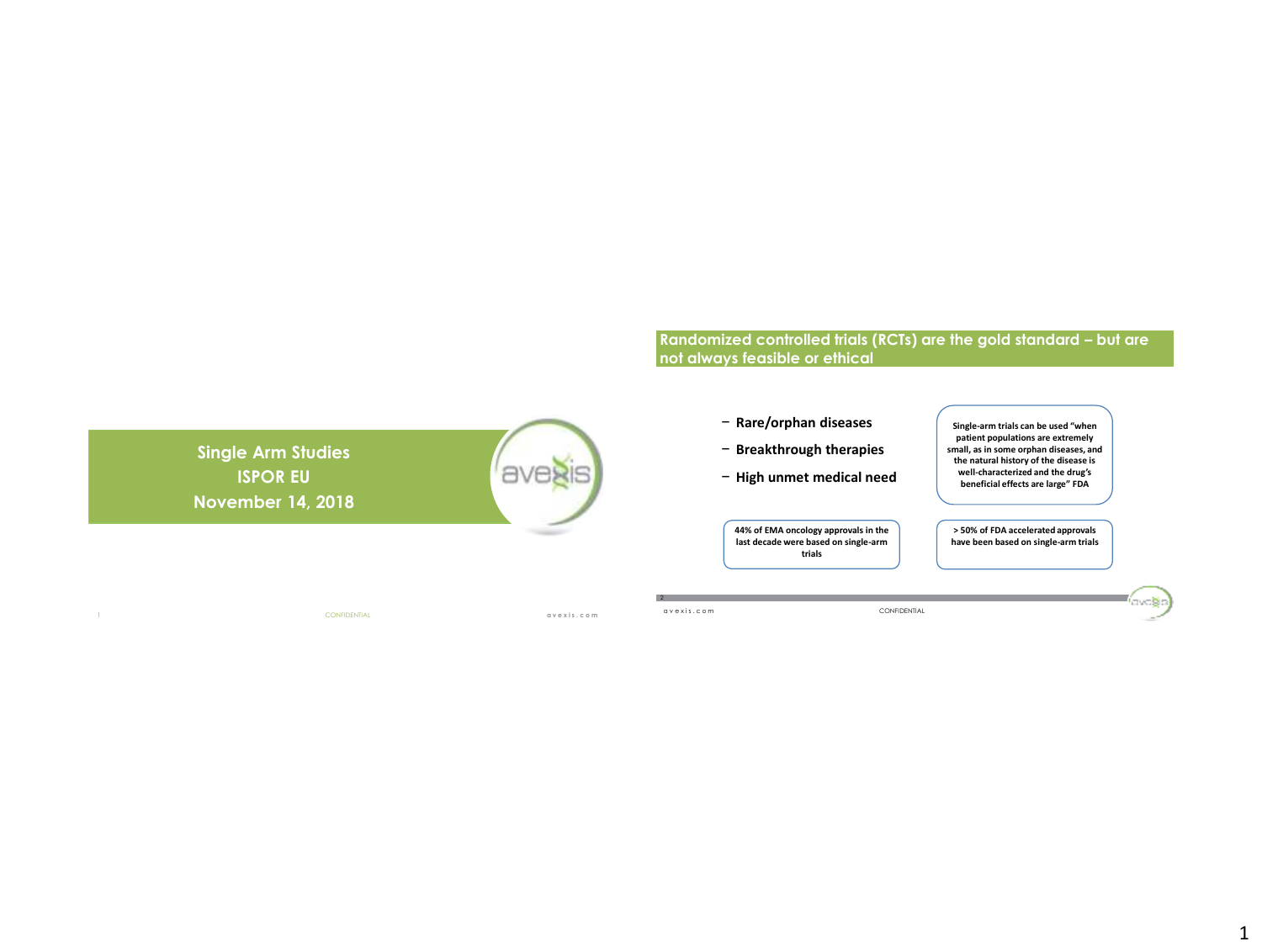## **HTA bodies provide some guidance on use of single-arm trials, but it is limited – except to say that "naïve comparisons**

### **IQWiG**

"the Institute can also consider indirect comparisons to assess cost-benefit relations… [however, IQWiG] disapproves of the use of non-adjusted indirect comparisons (i.e. the naive use of single study arms); it accepts solely adjusted indirect comparisons"

### **NICE**

"inferences about relative treatment effects drawn from non-RCT evidence will necessarily be more circumspect than those from RCTs with properly controlled evidence"

3

a v e x i s . c o m CONFIDENTIAL

## **Reimbursement submissions based on single-arm trials have been reviewed**

- Access/reimbursement has been possible with only single-arm trials
- Perceived methodological strengths/weakness of any indirect comparisons do not directly correlate with approval/rejection
- Other considerations are efficacy, unmet need, economic model and price

| <b>NICE</b>                                                                                                                                                                                        | <b>pCODR</b>                                                                             | <b>PBAC</b>                                                                                                                              |
|----------------------------------------------------------------------------------------------------------------------------------------------------------------------------------------------------|------------------------------------------------------------------------------------------|------------------------------------------------------------------------------------------------------------------------------------------|
| Purser et al. 2014                                                                                                                                                                                 | Samioo et al. 2014                                                                       | Macaulay et al. 2014                                                                                                                     |
| 4 submissions between 2009 and 2014                                                                                                                                                                | 7 submissions between 2011 and 2014 for<br>oncology therapies                            | 5 submissions in 2007 and for oncology<br>therapies                                                                                      |
| 1 received a positive recommendation                                                                                                                                                               | 4 received a positive recommendation                                                     | 1 received full approval, 2 restricted<br>approval                                                                                       |
| The accepted submission used clinical<br>efficacy based on multiple single-arm trials<br>and demonstrated a lack of alternative<br>treatment regimens and significant potential<br><b>benefits</b> | Accepted submissions demonstrated limited<br>treatment options and infeasibility of RCTs | Approved submissions were based on 'side<br>by side' uncontrolled indirect comparisons<br>to historical controls and/or other trial data |

4

ava**g**i

a v e x i s . c o m CONFIDENTIAL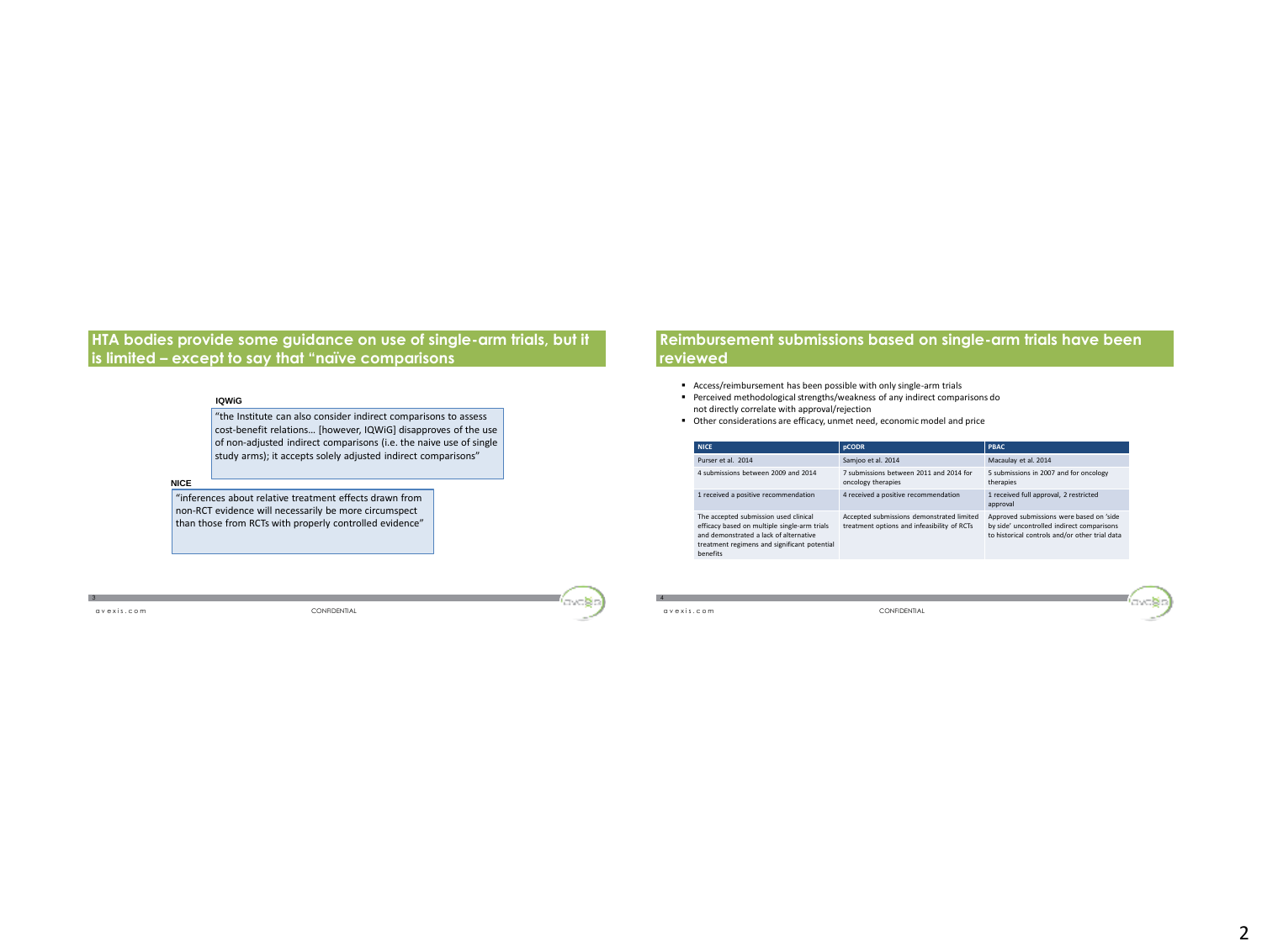## **FDA and EMA have approved products based on historically controlled trials**

- Of 774 FDA applications between January 1999 and May 2014, 403 were approved, of which 64 indications were based on uncontrolled trials<sup>7</sup>
	- The majority (34) were for hematological malignancies<sup>7</sup>
	- In a review of 49 FDA applications between 2001 and 2015 for high-risk orthopaedic devices, 8 were based on historically controlled trials, and another 2 were based on a combination of active and historical controls<sup>6</sup>
- During the same period, out of 795 applications, EMA approved 415, of which 44 indications were based on uncontrolled trials<sup>7</sup>
	- Another review reviewed EMA applications between January 1995 and December 2015, determining that 51 out of 723 approved drugs were approved based on non-RCT evidence<sup>13</sup>
		- 58% were for cancers, particularly leukemias and lymphomas

a v e x i s . c o m CONFIDENTIAL

# **Why pharma-companies do single arm trial?**

- Rare or ultra rare condition
	- Small sample size
- Dramatic clinical benefits
	- Large magnitude of difference versus SOC
- Ethical issues
	- Not withholding a beneficial treatment
- Feasibility issues
	- Faster recruitment
- Availability of robust data for historical comparison
	- Use of RWD for comparison

a v e x i s . c o m

6

CONFIDENTIAL